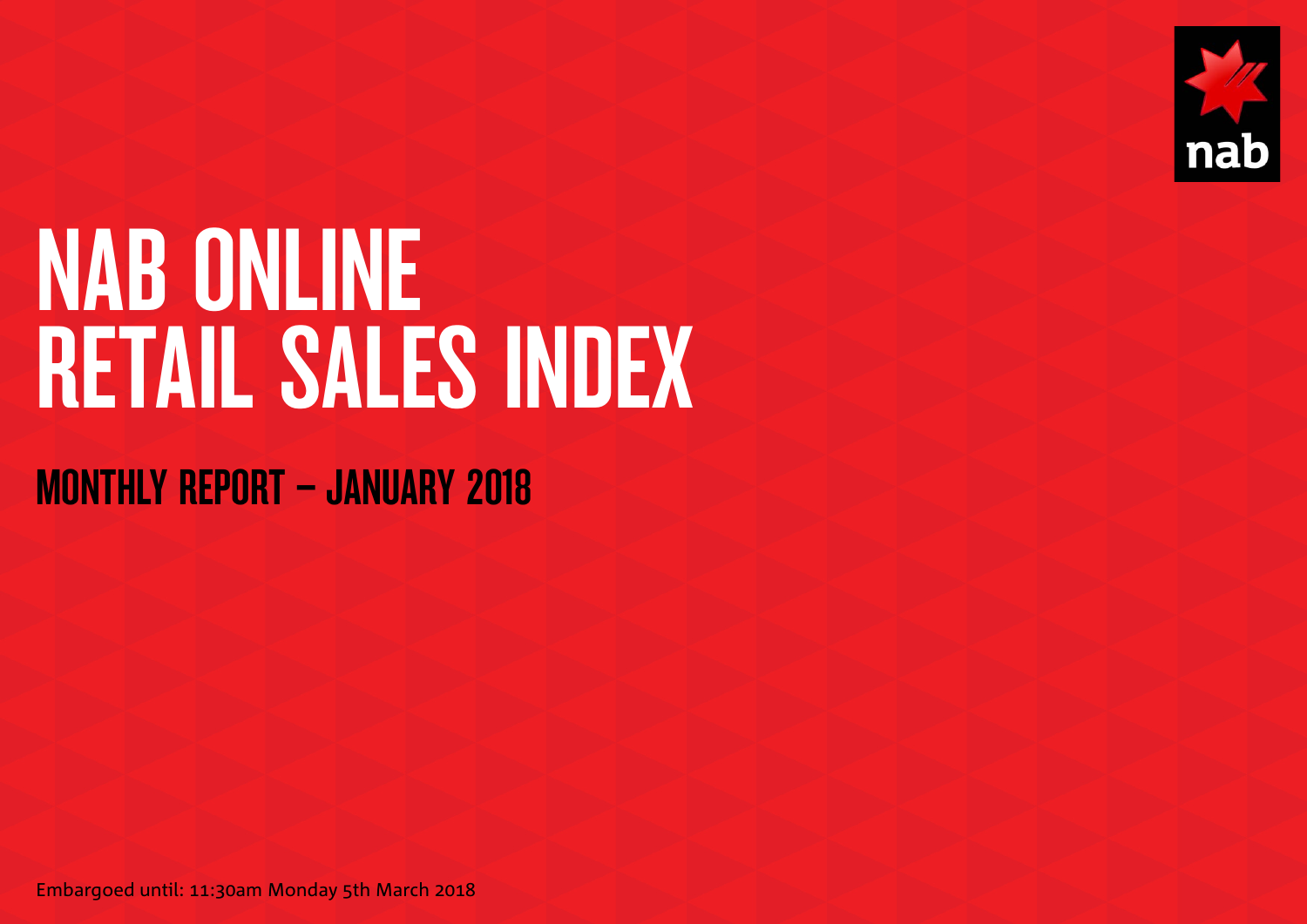## ONLINE SALES ACCELERATE OVER THE YEAR AND MONTH

- NAB Online Retail Sales Index (NORSI) rebounded strongly in January (+1.5% mom s.a.) from a revised contraction (-1.8%) in December. While volatility in online retail sales growth appeared to have settled in 2016, over the past year it has re-emerged. Year-on-year growth was also stronger in January, with sales up 14.1% compared to last year. Trend online retail sales is still much stronger than the early months of 2017.
- ABS data on traditional retailers showed month on month seasonally adjusted sales contracted(-0.5%) in December. Traditional sales were not as weak as NORSI in that month.
- We estimate that Australian consumers have spent around \$24.7 billion over the 12 months to January 2018. This is equivalent to 7.9% of spending at traditional bricks & mortar retailers, as measured by the ABS in the 12 months to December 2017.
- Most categories accelerated in January (yoy), with Toys and Games (20.9% yoy January vs 15.3% yoy December), and Department stores (20.9% vs 12.6%) both leading along with the much larger sales category of Media (20.4% vs 19.0%). Grocery and Liquor (16.2% vs 6.5%), Food Catering (14.4% vs 18.8%), and Daily Deals also recorded double digit growth, albeit with the latter two categories slowing. More mild growth was recorded in January for Fashion (9.9% vs 7.8%) and the largest sales category Homeware and Appliances (8.8 % vs 5.5%), with a slowdown for Personal and Recreational (8.4% vs 12.2%).
- SME sales represent just over a third of all online sales. Seasonally adjusted SME sales (3.2%,mom s.a.) accelerated more than large online retailers in January.

| Year-on-year growth (% nsa) |        |        |          | Month-on-month growth (%) |               |               |  |
|-----------------------------|--------|--------|----------|---------------------------|---------------|---------------|--|
|                             | Nov-17 | Dec-17 | $Jan-18$ |                           | <b>Nov-17</b> | <b>Dec-17</b> |  |
| Online index                | 15.8   | 10.9   | 14.1     | Online (s.a.)             | 4.9           | $-1.8$        |  |
| SME Index                   | 19.5   | 16.8   | 22.1     | SME $(s.a)*$              | 2.5           | $-1.3$        |  |
| <b>ABS Retail</b>           | 3.5    | 1.6    | N/A      | Online Trend*             | 1.4           | 1.2           |  |

\*Data is seasonally adjusted (s.a.) where specified, with a leap year adjustment made for February 2012 and 2016. Trend data is generated using the Henderson 13 term moving averages where specified. Caution should be used with SME seasonal adjustment as it is based on a shorter period than the corporate index. Nonseasonally adjusted (nsa) online sales data is produced by Quantium. Traditional retail sales data is sourced from the Australian Bureau of Statistics (ABS).

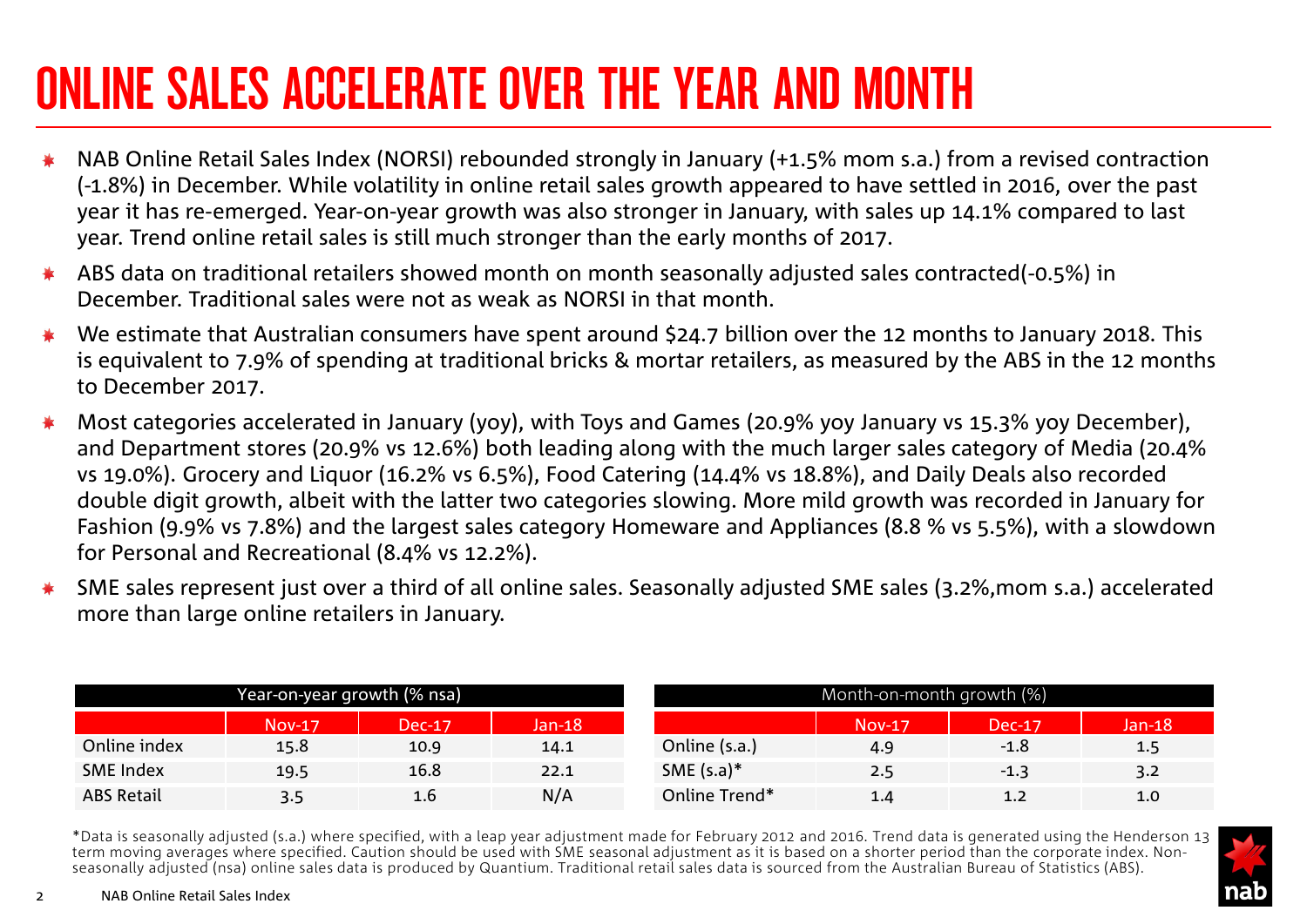## ONLINE RETAIL STATISTICS

**The slowing in January 'original' sales index was below the regular seasonal pattern, given the December result.** 

### INDEX - ONLINE RETAIL VS. ABS RETAIL SALES  $($ Jan 2010 = 100 $)$ Chart 1 Chart 2

80 180 280 380 480 580 680 Jan-15 Jan-16 Jan-17 Jan-18 Online Index (nsa) Online Index (sa) ABS Retail Sales (nsa) ABS Retail Sales (sa) -4 -2  $\Omega$ 2 4 6 8 10

**Trend online retail growth is now well above the lows of the same period 2017, however, sales volatility has re-emerged.**

### GROWTH IN ONLINE RETAIL (% mom)

Jan-15 Jan-16 Jan-17 Jan-18 Online Retail Sales Growth (% mom, s.a.) Online Retail Sales Growth (% mom, Trend\*)

\* Data is seasonally adjusted (s.a.) where specified, with a leap year adjustment made for February 2012 and 2016. Trend data is generated using the Henderson 13 term moving averages where specified. Caution should be used with SME seasonal adjustment as it is based on a shorter period than the corporate index. Nonseasonally adjusted (nsa) online sales data is produced by Quantium. Traditional retail sales data is sourced from the Australian Bureau of Statistics (ABS).

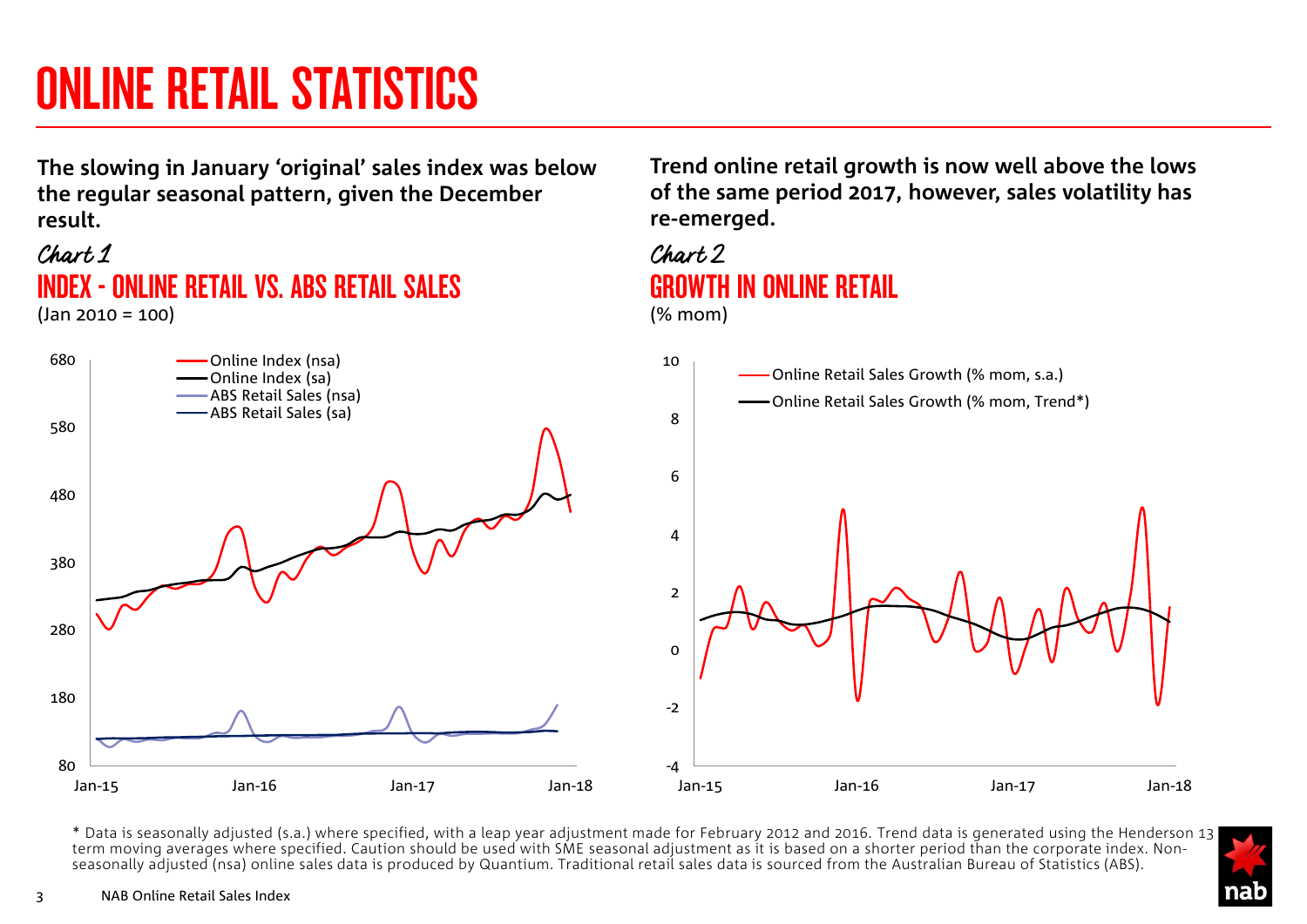#### Revision to Trend Series:

We have moved to publishing the seasonally adjusted month on month change exclusive of a three month moving average. We have now incorporated the Henderson 13 term trend to replace the three month moving average. This makes the numbers more directly comparable to other publicly available series such as traditional retail sales seasonally adjusted and trend series.

The seasonal adjustment technique is used as a way of identifying changes beyond the repeated calendar events (such as Christmas trading, or the subsequent slowdown in January). These seasonal and trend patterns are re-estimated each time the series is analysed, i.e. monthly. Seasonal adjustment of the SME series is based on a shorter time period, and should be used with caution.

The Henderson 13 term trend estimate applied to the series is used as a way to understand what is happening to the series through time. This smooths the results by avoiding over emphasis of a single month's result on a series which may be subject to 'noise' or high volatility. The trend we have applied to the series is a symmetrically weighted trend technique, with the exception of the final six months where a different set of weights are applied as per the Henderson technique. For this reason, revisions in the trend series typically affect the most recent months as more recent 'new' data changes their position in the time series.

#### Effect of buy now, pay later payment facilitators:

With the advent of buy now pay later payment facilitators, payments made for the final good purchased are facilitated by a third party. These transactions mask the ability to identify final merchant categories. Fashion and Personal & Recreational goods are the categories most affected by the emergence of these payment facilitators. As such, it is likely that sales at these categories are being understated in recent index estimates.